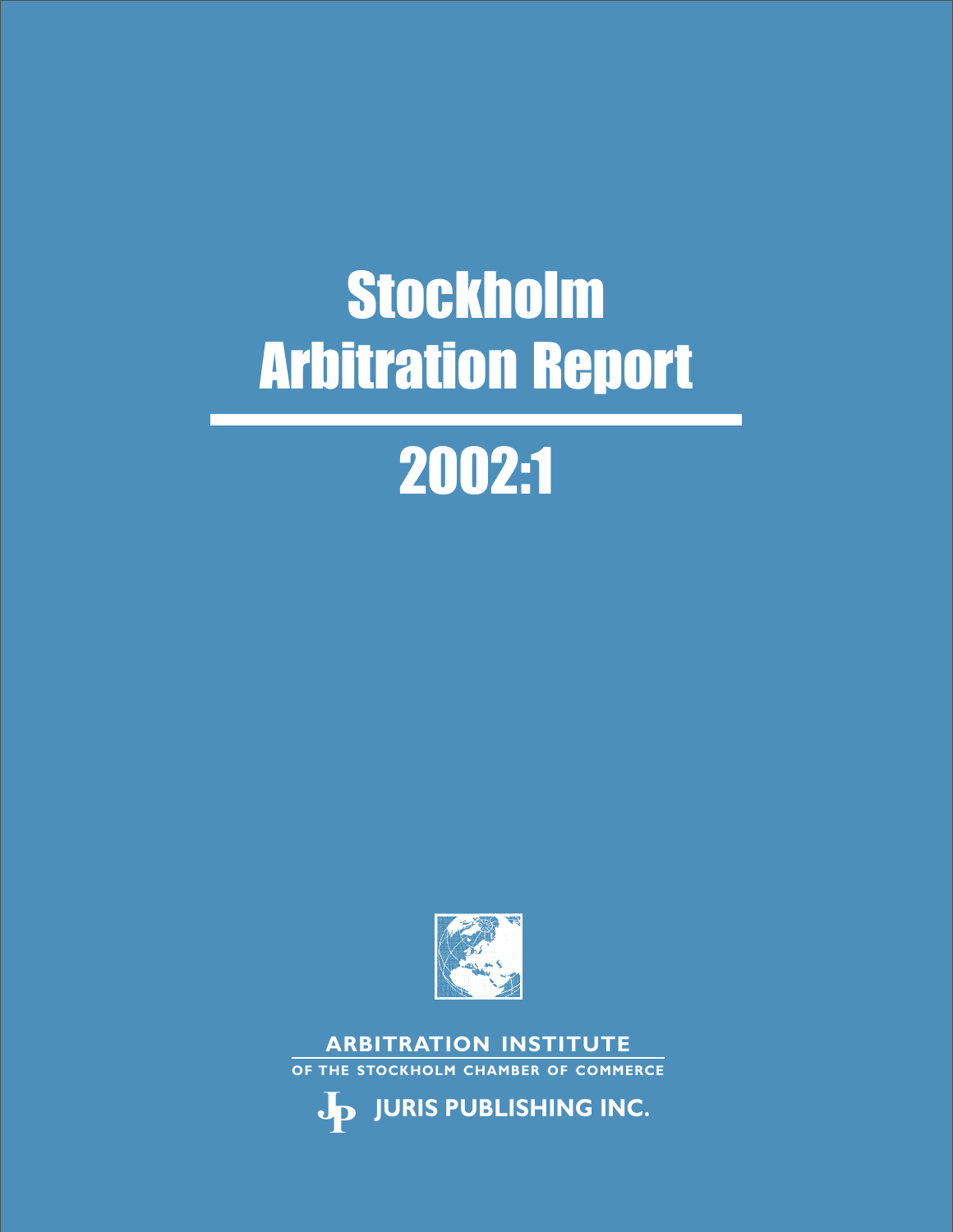

## **ARBITRATION INSTITUTE**

**OF THE STOCKHOLM CHAMBER OF COMMERCE**

**P.O.Box 16050, SE–103 21 Stockholm Visiting address: Jakobs Torg 3 Tel: +46 8 555 100 50, Fax: +46 8 566 31 6 50 E-mail: arbitration@chamber.se http://www.chamber.se**

## **JURIS PUBLISHING INC.**

**71 New Street, Huntington, New York 11743 USA Phone: 1 631 350 0200 Fax: 1 631 351 5712 E-mail: info@jurispub.com http://www.jurispub.com**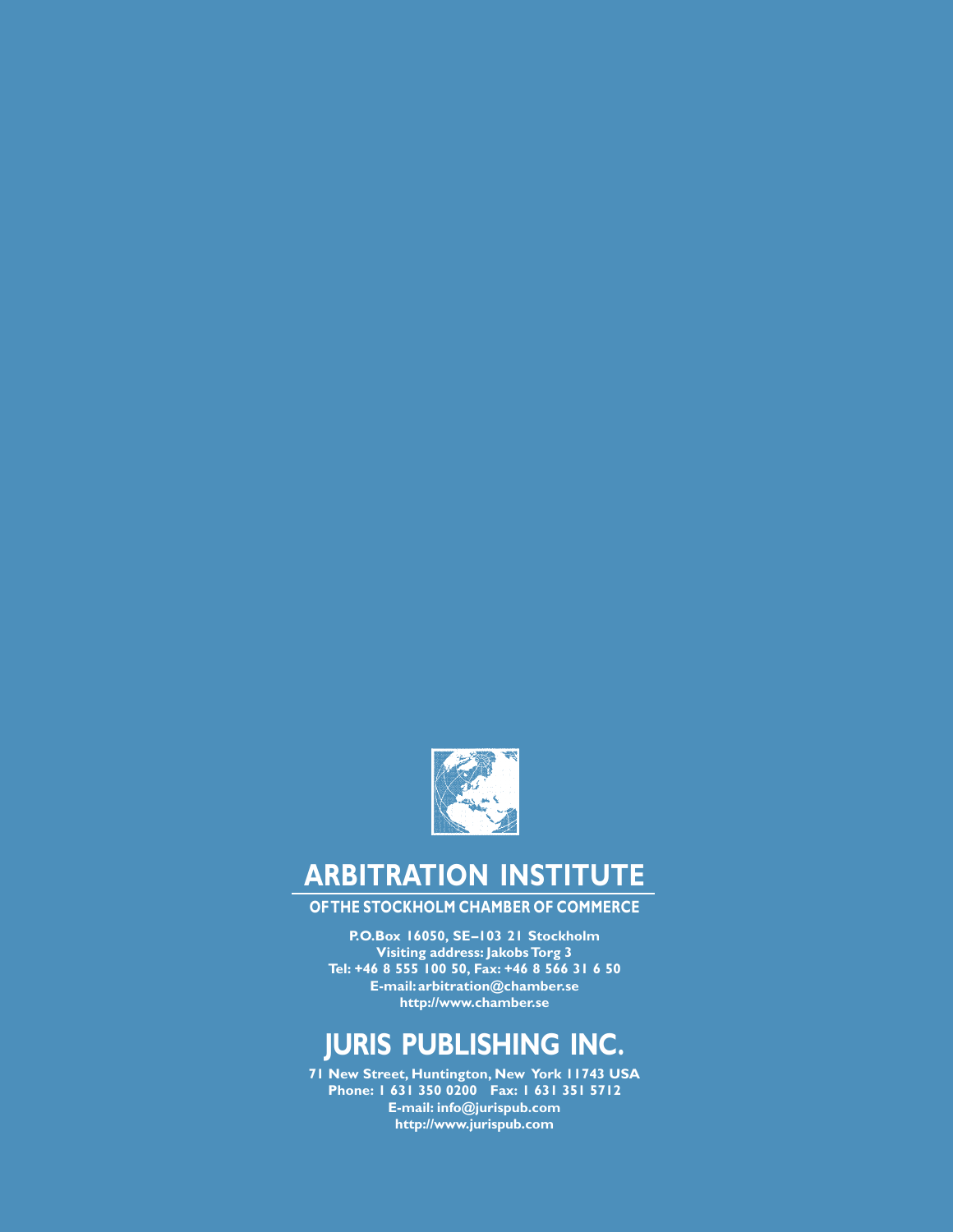### **STOCKHOLM ARBITRATION REPORT**

#### **Volume 2002:1**

#### **Table of Contents**

#### EDITORIAL

| By Sigvard Jarvin, General Editor                                                   |     |
|-------------------------------------------------------------------------------------|-----|
| <b>ARTICLES</b>                                                                     |     |
| Multi-Party Arbitration<br>Mary Woollett and Monique Sasson                         | 1   |
| Arbitration and the Fisc: NAFTA's "Tax Veto"<br>William W. Park                     | 21  |
| Decisions by the SCC Institute Regarding Challenge of Arbitrators<br>Marie Öhrström | 35  |
| ARBITRAL AWARDS                                                                     |     |
| Separate Arbitral Award rendered in 2001 in SCC case 117/1999                       | 59  |
| Observations by Herbert Kronke                                                      | 65  |
| Observations by Juan Fernández-Armesto                                              | 71  |
| Final Arbitral Award rendered in 2001 in SCC case 16/2000                           | 83  |
| Observations by Patrik Lindfors and Mika Savola                                     | 96  |
| Observations by Jakob Heidbrink                                                     | 107 |
| Arbitral Decision rendered in 2001 in SCC case 49/2000                              | 115 |
| Observations by Bruno Leurent                                                       | 120 |
| Arbitral Award rendered in 2001 in SCC case 9/2001                                  | 125 |
| Observations by Bernard Hanotiau                                                    | 134 |

#### COURT DECISIONS ON ARBITRATION

#### *Australia*

| Judgment of the New South Wales Court of Appeal rendered in 2002 |     |
|------------------------------------------------------------------|-----|
| in case [2002] NSWCA 84                                          | 141 |
| Observations by Frank Bannon and Mathew Stulic                   | 156 |
| England                                                          |     |
| Judgment of the English Court of Appeal rendered in 2002 in case |     |
| $[2002]$ Civ 135                                                 | 161 |
| Observations by David St John Sutton                             | 180 |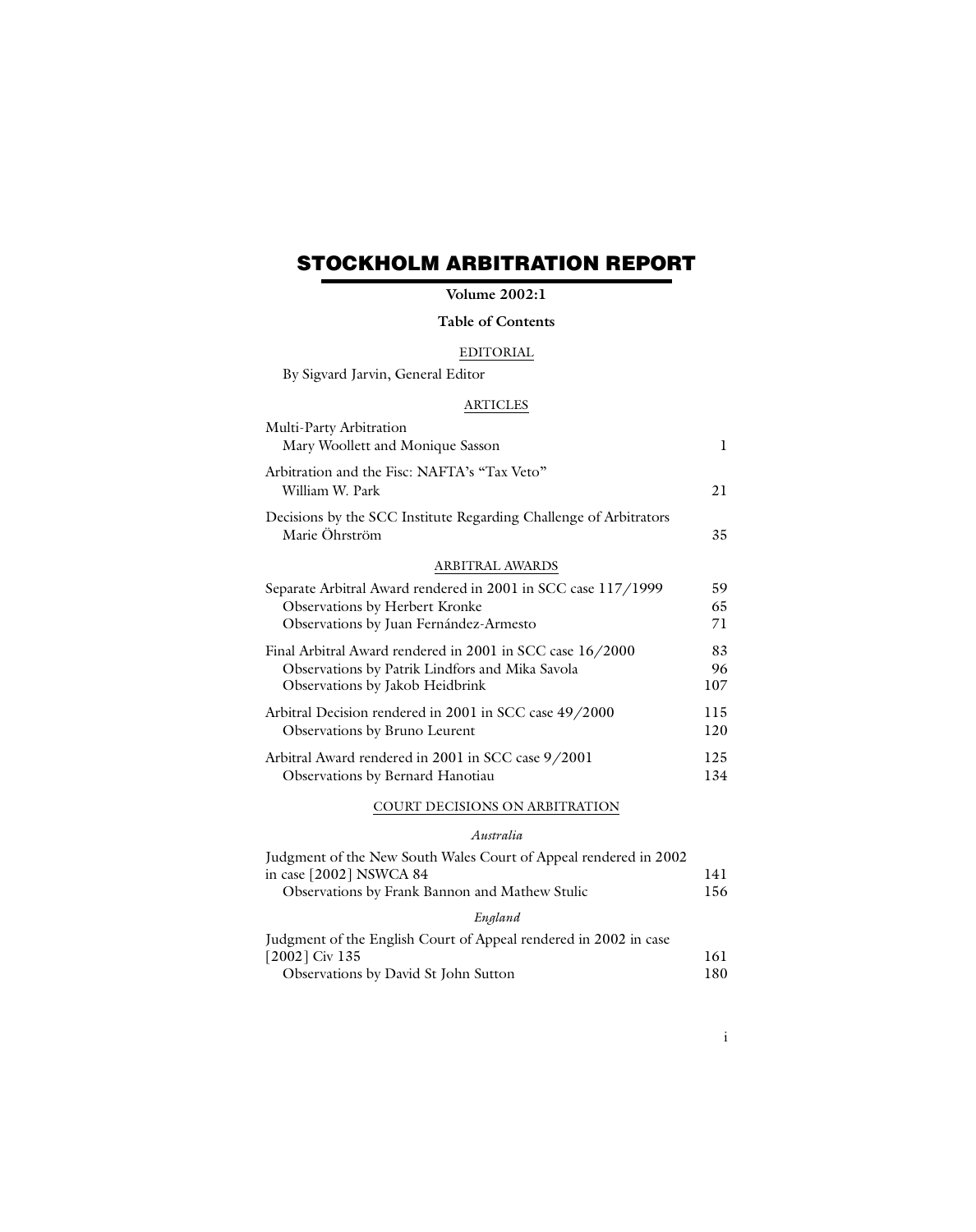| France                                                                                                                                              |            |
|-----------------------------------------------------------------------------------------------------------------------------------------------------|------------|
| Judgment of the Paris Court of Appeal rendered in 2002 in cases<br>2001/10769 and 2001/15479<br>Observations by Charles Kaplan and Gilles Cuniberti | 185<br>196 |
| Sweden                                                                                                                                              |            |
| Decision of the Stockholm District Court rendered in 2001<br>in case $\ddot{A}$ 7197-01<br>Observations by Georgios Petrochilos                     | 201<br>205 |
| NOTES & INFORMATION                                                                                                                                 |            |
| In Memoriam - Sir Michael Kerr                                                                                                                      | 217        |
| Review of On-Line Arbitration Services: Kluwerarbitration.com and<br>Interarb.com                                                                   | 221        |
| Book review: Arbitration Clauses for International<br>Contracts by Paul D. Friedland                                                                | 223        |
| Chinese translation of the Rules of the Arbitration Institute of the<br>Stockholm Chamber of Commerce                                               | 225        |
| The 1958 New York Convention, list of Contracting States                                                                                            | 241        |
| Instructions for contributors to Stockholm Arbitration Report                                                                                       | 246        |
| Anweisung für Autoren zum Stockholm Arbitration Report                                                                                              | 247        |
| Instructions à l'attention des auteurs souhaitant apporter leur<br>contribution au Stockholm Arbitration Report                                     | 248        |
| How to subscribe to the Stockholm Arbitration Report                                                                                                | 249        |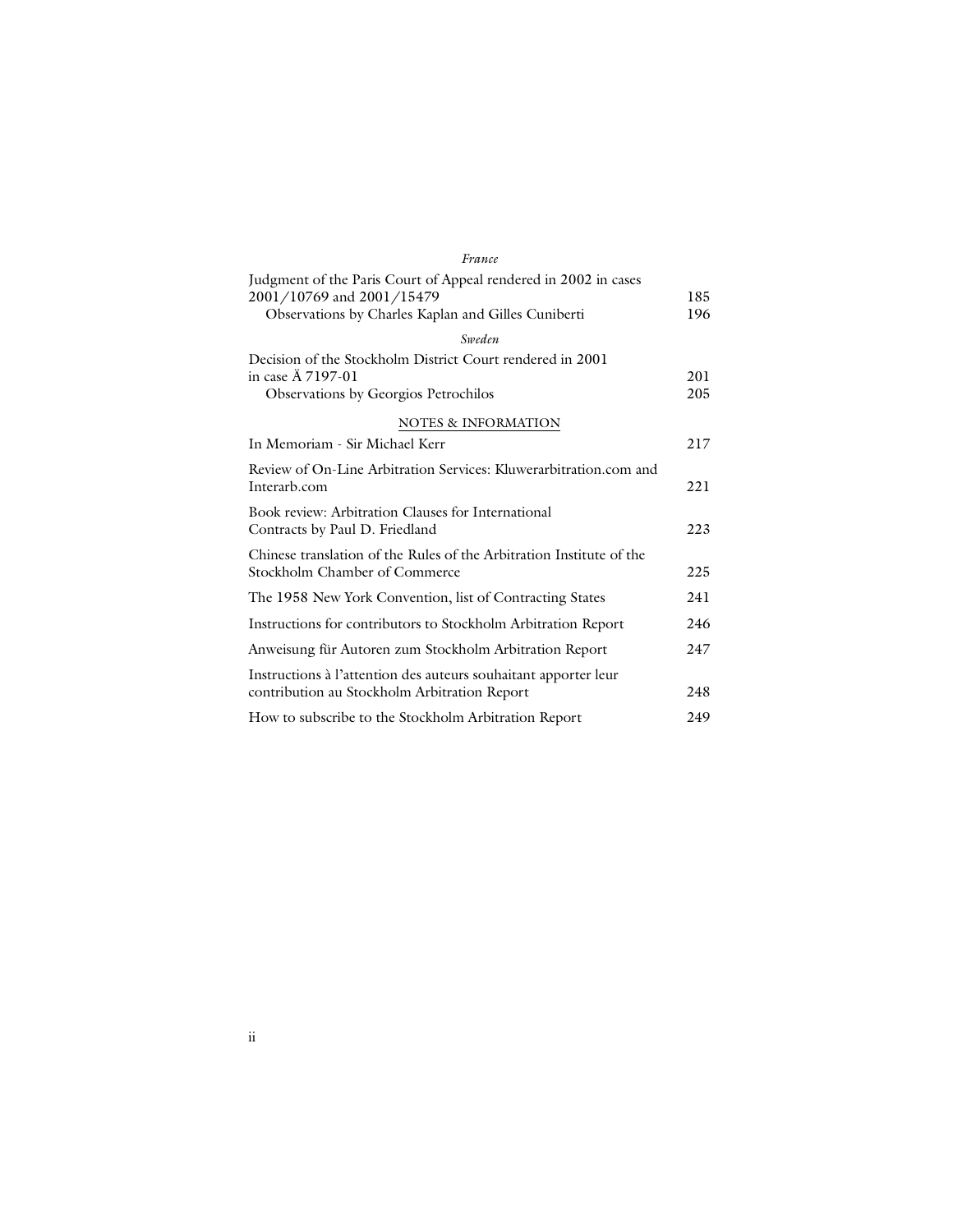#### **Stockholm Arbitration Report**

#### **GENERAL EDITOR**

**Sigvard Jarvin** Of counsel, Jones Day Reavis & Pogue, Paris

#### **EDITORS**

**Annette Magnusson** Assistant Secretary General, The Arbitration Institute of the Stockholm Chamber of Commerce, Stockholm

**Caroline Statham** Assistant, The Arbitration Institute of the Stockholm Chamber of Commerce, Stockholm

#### **EDITOR BOOK REVIEWS**

**Christopher R. Seppälä** Partner, White & Case, Paris

#### **EDITORIAL COMMITTEE**

**Dr M.I.M. Aboul-Enein** Director of Cairo Regional Centre for International Commercial Arbitration, Cairo

> **Guillermo Aguilar-Alvarez** Attorney, SAI, Law & Economics, Mexico

**Jens Bredow** Secretary General of the German Institution of Arbitration, Bonn

#### **Dr Michael Bühler**

Partner, Jones Day Reavis & Pogue, Paris

#### **Ulf Franke**

Secretary General of the Arbitration Institute of the Stockholm Chamber of Commerce, Stockholm

**Dr Kaj Hobér**

Partner, Mannheimer Swartling, Stockholm; Professor of East European Commercial Law, Uppsala University

> **Aigoul Kenjebayeva** Partner, SALANS, Almaty

#### **Alexander S. Komarov**

President of the International Commercial Arbitration Court at the Russian Federation Chamber of Commerce and Industry, Moscow

**William W. Park**

Professor of Law, Boston University; Counsel, Ropes & Gray, Boston

**Wang Sheng Chang** Vice Chairman, China International Economic and Trade Arbitration Commission, Beijing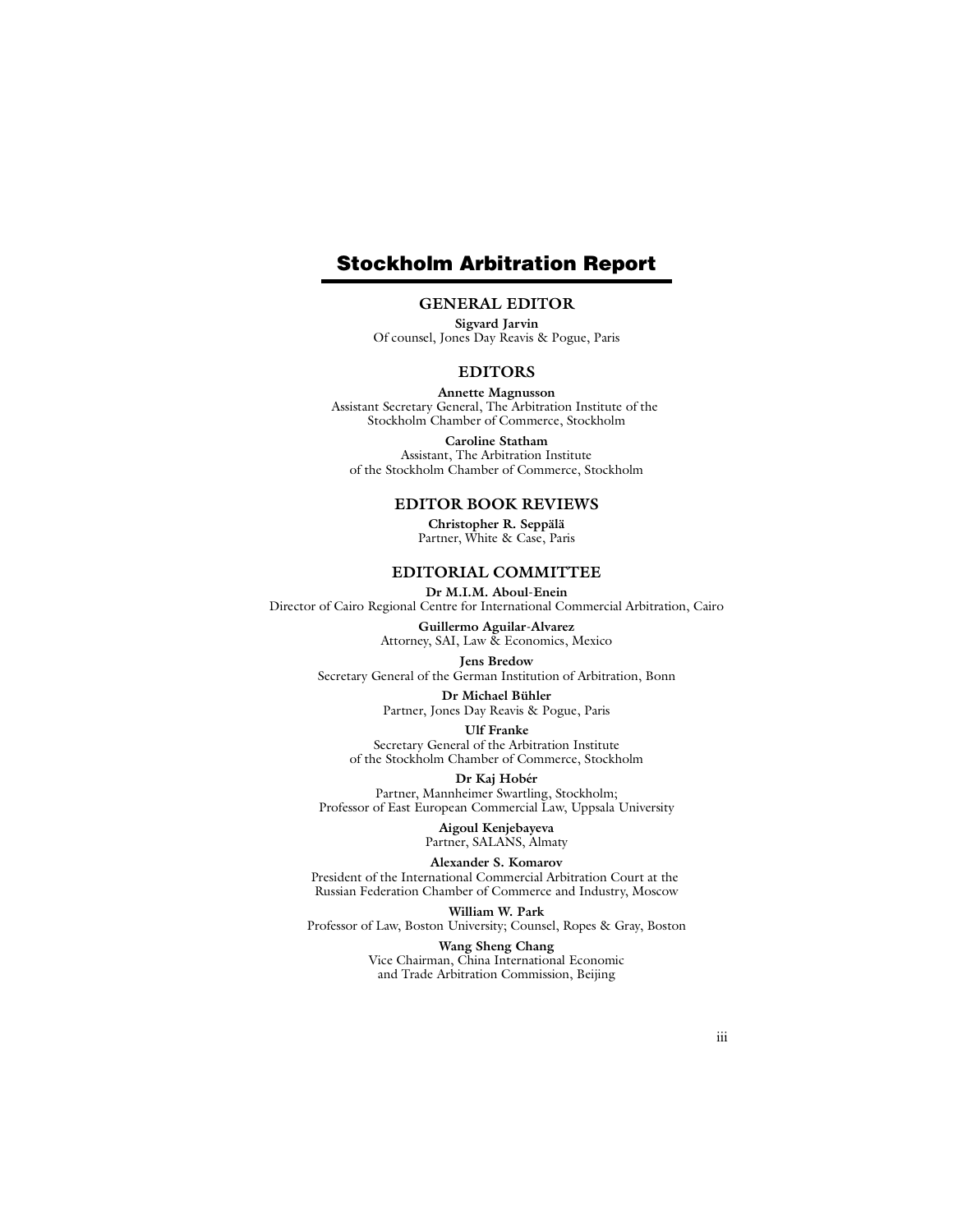#### **CORRESPONDENCE AND ADMINISTRATION**

#### **To the General Editor**

Sigvard Jarvin Avocat (Paris), Advokat (Suède/Sweden) Jones Day Reavis & Pogue 120, rue du Faubourg St Honoré FR-75008 Paris, France Telephone: +33 1 56 59 39 39 Telefax: +33 1 56 59 39 38 E-mail: sjarvin@jonesday.com

#### **To the Assistant General Editor**

Annette Magnusson Arbitration Institute of the Stockholm Chamber of Commerce P.O. Box 16050 SE-103 21 Stockholm, Sweden Telephone: +46 8 555 100 58 Telefax: +46 8 566 316 50 E-mail: annette.magnusson@chamber.se

#### **THE ARBITRATION INSTITUTE OF THE STOCKHOLM CHAMBER OF COMMERCE**

P.O. Box 16050 SE-103 21 Stockholm, Sweden Visiting address: Jakobs Torg 3 Telephone: +46 8 555 100 50 Telefax: +46 8 566 316 50 E-mail: arbitration@chamber.se Internet: www.chamber.se/arbitration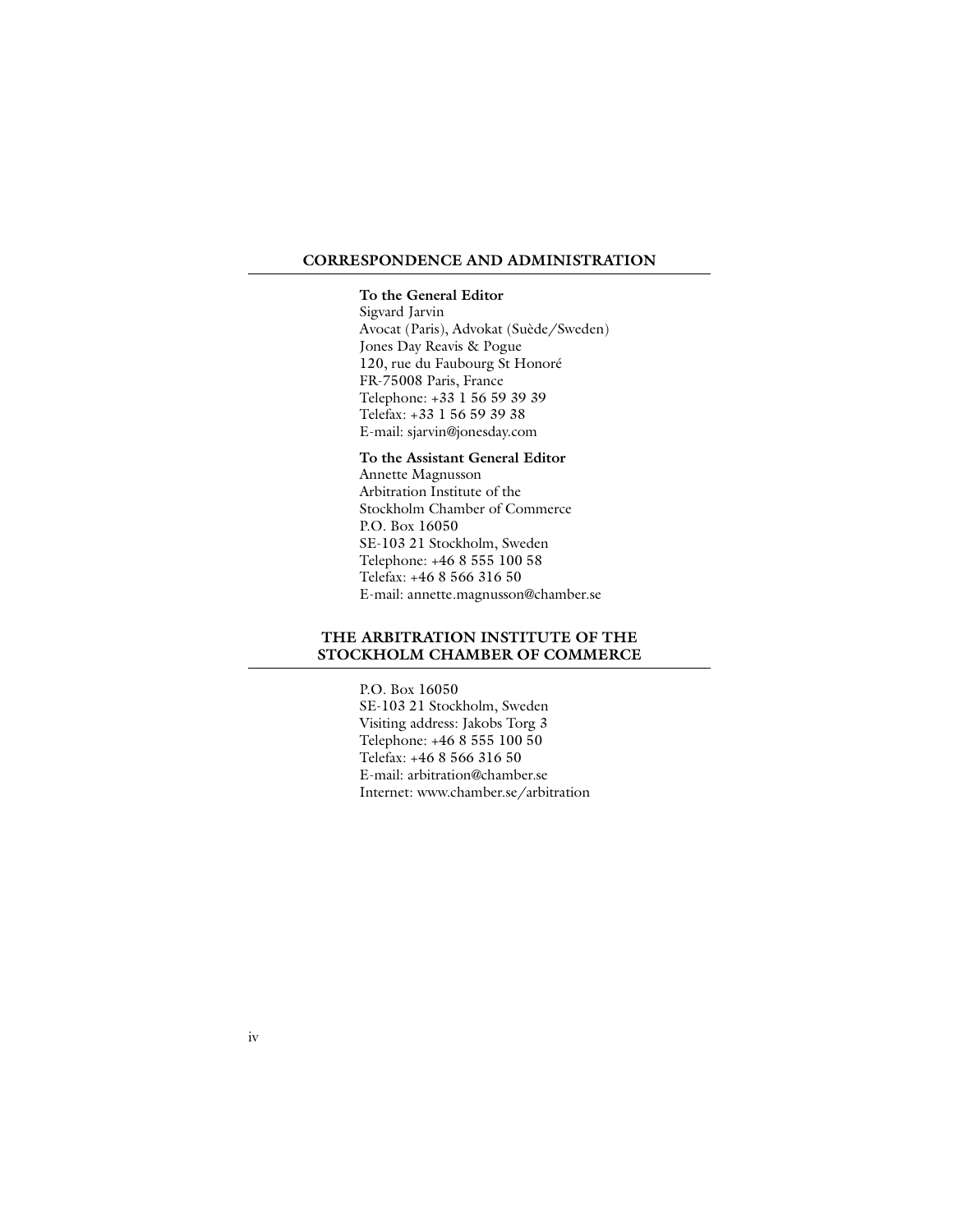#### **EDITORIAL**

#### Dear Reader,

At a meeting of the editorial board of Stockholm Arbitration Report during the ICCA congress this year, the board decided to enlarge the mission of the Report; it should cover international arbitration in general, albeit with an emphasis on East-West disputes. It was thought that the East-West concept no longer is as relevant in economical-political terms as earlier and that the Report's horizon and material should reflect this fact.

#### This is the journal's mission:

By contributing to the scholarly debate on international arbitration, the Stockholm Arbitration Report seeks to advance ideas which will improve the knowledge and the functioning of the international arbitral process.

Emphasis is placed on the publication of extracts of arbitral awards and court decisions with in-depth comments by scholars and practitioners.

Stockholm Arbitration Report illustrates the development of the international arbitral process, the enforcement of arbitral awards and the use of legal norms in the settlement of, primarily, commercial transnational disputes.

Its approach shall be comparative, its articles and comments be reasoned and explanatory, and accessible to non-specialists.

Contributions in Stockholm Arbitration Report shall be published in the languages currently used in international arbitration.

This issue starts with three articles. Mary Woollett and Monique Sasson (London) describe the problems one may encounter and solutions available in multi-party arbitration. William Park (Boston) takes us to a different domain, arbitration and the fisc, and discusses NAFTA's tax veto. Marie Öhrström (of the Stockholm Arbitration Institute) describes the practice of the Institute with respect to the challenge of arbitrators. The reader is reminded that an article on the same subject was published in the 1999:2 issue covering an earlier period.

The first of the four arbitral awards of the present issue deals with the situation where no law had been chosen by the parties and the arbitrators decide to apply the UNIDROIT Principles on International Commercial Contracts as *lex causae*. The comments are written by two scholars, Herbert Kronke (UNIDROIT, Rome) and Juan Fernández-Armesto (Madrid). We have three commentators to the second award regarding the law on transport, Patrik Lindfors and Mika Savola (Helsinki) and Jakob Heidbrink (Stockholm). *Litis pendens* was the issue in the third award and we enjoy the comment by